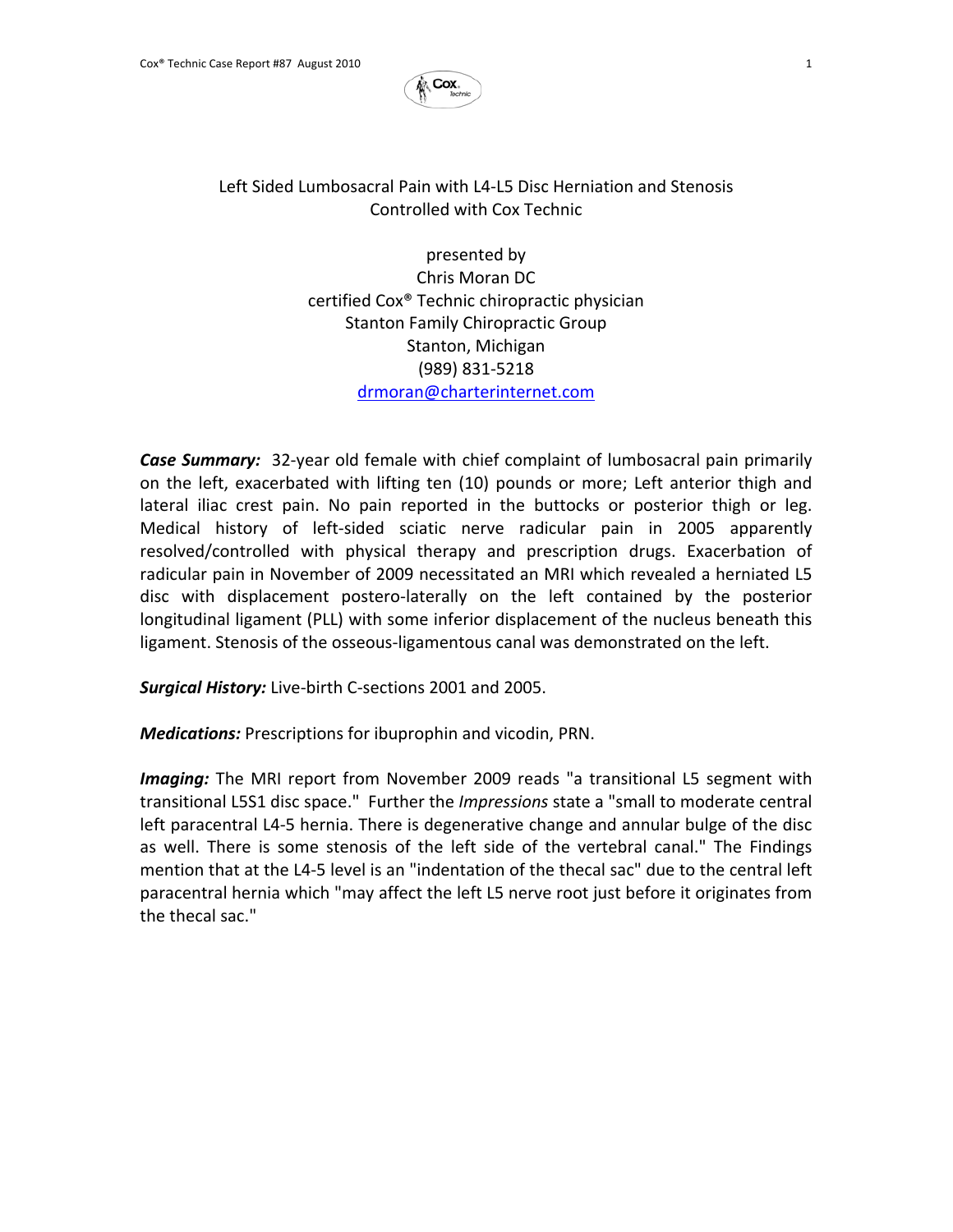





## *Chiropractic Evaluation and Treatment Plan:*

1‐27‐2010: This is the patient's first experience with chiropractic. Initial intake, examination and first adjustment were administered this day. Observation of patient's gait revealed marked limping on her left leg and slight right lateral flexion antalgia of the trunk. Physical examination demonstrated positive nerve root tension test on the left